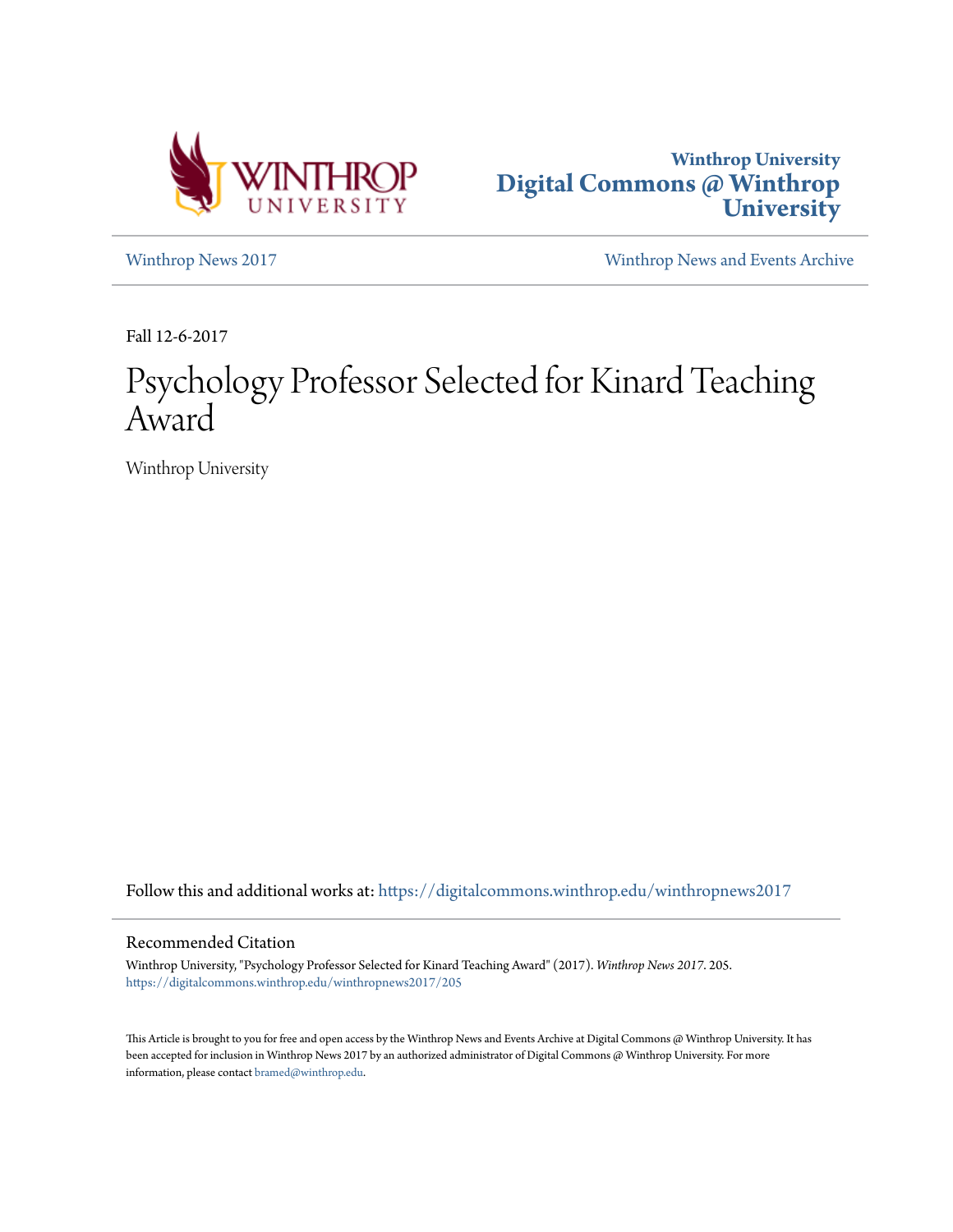



## **ABOUT ADMISSIONS & AID ACADEMICS STUDENT AFFAIRS ATHLETICS GIVING** 12/06/2017 **C** SHARE ■ 验考... **Psychology Quick Facts** All News **Professor President Dan Mahony will present Cheryl** Archives Fortner-Wood with the 2017 James Pinckney **Selected for** RSS News Feeds Kinard and Lee Wicker Kinard Award for Excellence in Teaching during the 11 a.m. Winthrop in the News **Kinard** ceremony at the Winthrop Coliseum. **The Kinard Award is given annually to a faculty Teaching Award** member who has demonstrated a dedication to teaching and is highly regarded on campus by



ROCK HILL, SOUTH CAROLINA - Winthrop University will honor Psychology Professor Cheryl Fortner-Wood with its top teaching award at the **Dec. 16 Commencement ceremony** in recognition of her dedication and many outstanding contributions to the institution.

faculty and students.

President Dan Mahony will present Fortner-Wood with the **2017 James Pinckney Kinard and Lee Wicker Kinard Award** for Excellence in Teaching during the 11 a.m. ceremony at the Winthrop Coliseum.

Cheryl Fortner-Wood

The Kinard Award is given annually to a faculty member who has demonstrated a dedication to teaching and is highly regarded on campus by faculty and students. Established by the Kinard family, it honors former Winthrop President James P. Kinard and his wife, Lee Wicker Kinard.

Debra Boyd, provost and executive vice president for academic affairs, said Fortner-Wood is a **valuable member** of the Winthrop community. "Dr. Fortner-Wood works diligently to help students achieve their highest potential," Boyd said. "She serves as a role model for our students and for all of us who work to support student intellectual development."

Fortner-Wood joined the Winthrop faculty in 1998 after earning a bachelor's degree in psychology from the College of Charleston, a master's degree in psychology from Western Carolina University and a Ph.D. in child development and family studies from Purdue University. She was promoted to associate professor in 2004 and then professor in 2016.

Fortner-Wood's students say she is rigorous in her expectations but also is very supportive in enhancing and aiding student intellectual and personal development. In addition to teaching graduate and undergraduate courses, Fortner-Wood has directed the university's McNair Scholars Program since 2009. The job has earned her the nickname **"Mama McNair"** due to the level of dedication and care she has extended to participants, who are first-generation college students or are low-income and/or come from underrepresented backgrounds. The program has been very successful in promoting outstanding undergraduate research and in preparing the McNair Scholars for graduate school. Winthrop learned this fall that the program's federal grant has been renewed for the third time for the next five years.

Fortner-Wood has fulfilled many roles as a committee member in her department, in the College of Arts and Sciences and on the university level. She represented the faculty on the **Board of Trustees** from 2007-09 in her role as chair of the Faculty Conference. She also won the **College of Arts and Sciences Outstanding Advisor Award** in 2005.

Fortner-Wood's specialty areas include infant-parent attachment, attachment in adoption and childcare quality. She has served as an expert witness on attachment in adoption cases and is a partner with the S.C. Infant and Early Childhood Mental Health Impact Project.